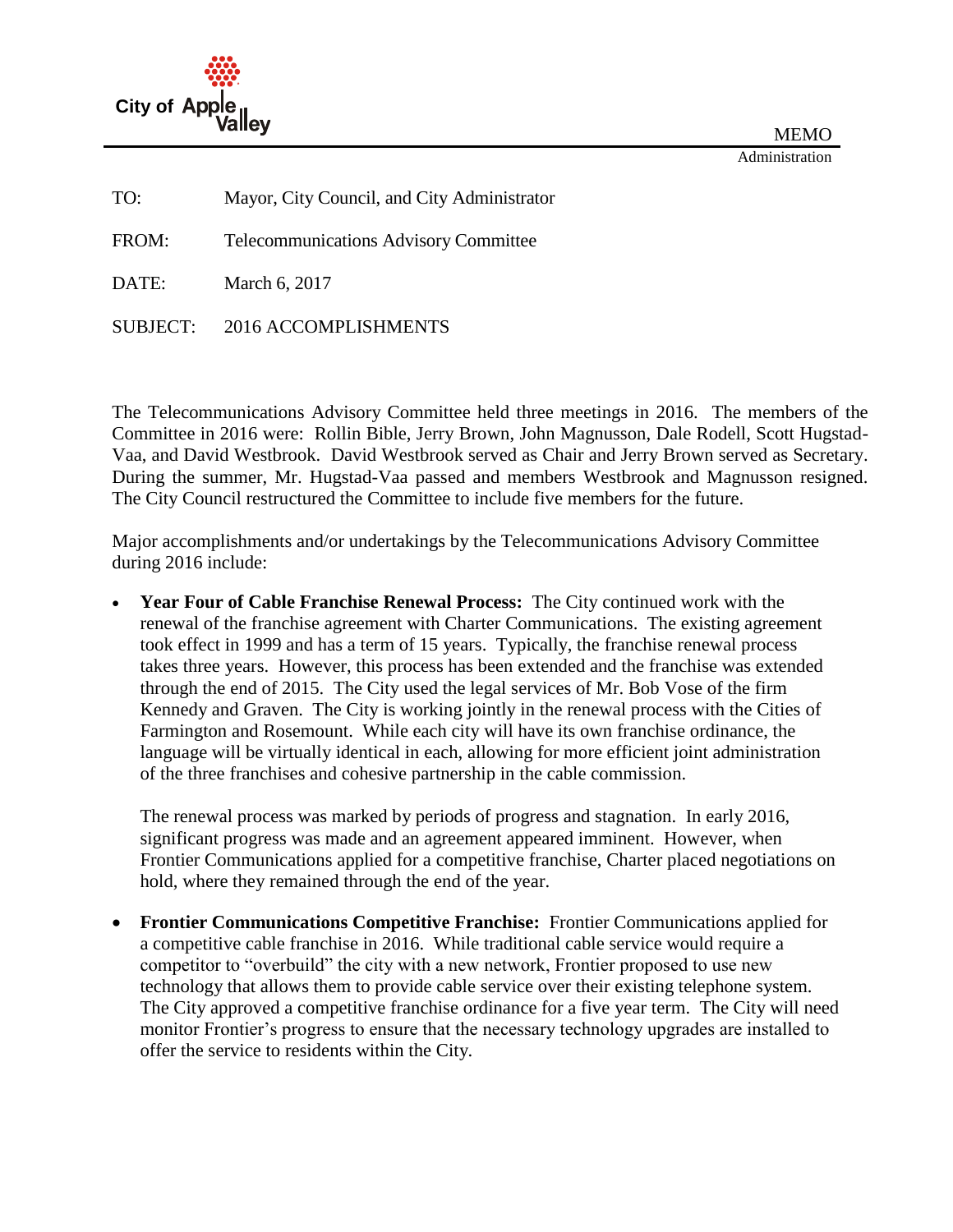- **Participation in State-wide Cable Administration Association:** The Committee continued its participation in the Minnesota Association of Community Telecommunications Administrators (MACTA). The Committee also monitored events pertaining to municipal wireless and broadband service provision.
- **Participation in Joint Powers Cable Commission:** The City of Apple Valley also participated in a joint powers agreement with the Cities of Farmington and Rosemount to provide for certain cable television services. The group approved an operating budget for 2017.
- **Review of Cable-related Complaints.** The Committee reviewed cable complaints received by Commission staff. The number of complaints in recent years has been historically low and most pertain to unburied service drops or billing issues.
- **Franchise Fee and PEG Fee Review:** Pursuant to both franchise agreements, the cable company is obligated to pay the City an annual franchise fee equivalent to 5% of their annual gross revenues. Under both agreements, the Cable Company is required to make quarterly franchise fee payments, rather than annual payments. The total quarterly payments were as follows:

| <b>Quarter</b>      | <b>Franchise Fees</b> | <b>PEG Fees</b> |
|---------------------|-----------------------|-----------------|
| First Quarter 2016  | \$161,974.73          | \$15,126.00     |
| Second Quarter 2016 | \$164,121.99          | \$15,114.50     |
| Third Quarter 2016  | \$163,962.49          | \$15,270.50     |
| Fourth Quarter 2016 | \$182,532.65          | \$15,470.50     |
| Total               | \$672,591.86          | \$60,981.50     |

The franchise fee for 2016 totaled \$672,591.86, up significantly from \$642,256.07 in 2015. This rebound from the previous year seems to indicate that the cable company is generating more revenue from the cable system.

| <b>Quarter</b>      | <b>Franchise Fees</b> | <b>PEG Fees</b> |
|---------------------|-----------------------|-----------------|
| First Quarter 2015  | \$160,276.16          | \$15,432.00     |
| Second Quarter 2015 | \$159,091.50          | \$15,255.50     |
| Third Quarter 2015  | \$156,965.14          | \$15,105.50     |
| Fourth Quarter 2015 | \$165,924.07          | \$15,174.00     |
| Total               | \$642,256.07          | \$60,967.00     |

Pursuant to the franchise agreements, the Cable Company is obligated to collect a PEG fee for the City. Per the franchise agreement, the City's PEG fee is \$.50 per subscriber. The City received PEG fees in the amount of \$60,981.50 for 2016. The PEG fee revenue for 2015 was \$60,967.00, as shown above. This very slight increase in PEG fee revenues implies that cable subscribers are holding steady. The PEG fee revenues are used to finance the City's portion of the joint cable commission.

With franchise fees increasing significantly, PEG fees holding steady, and development (and potential subscribers) increasing steadily, it appears that the cable company is likely continuing to lose some of its previous subscriber base, but has been able to generate more revenue from cable-related services to existing customers.